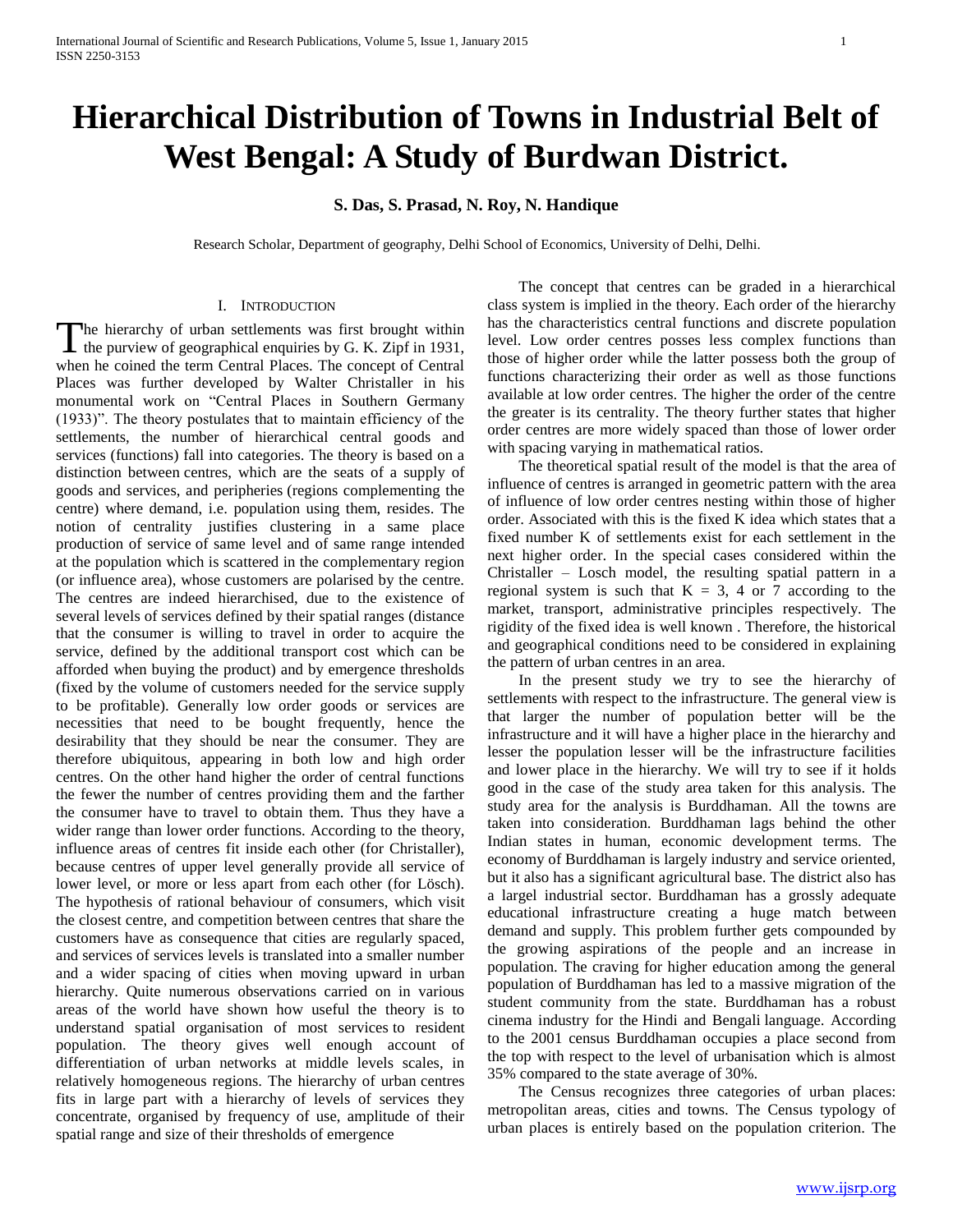term 'metropolitan area' is applied to places with a population of a million or more, while the term 'city' is applied to all places with a population of one lakh or more. All other urban places with a population of one lakh or less are designated as 'towns'. Towns are further subdivided into class II towns ( with population between 50,000 and 1,00,000 ), class III towns ( with population between 20,000 to 50,000 ), class IV towns ( 10,000 to 20,000 ), class V towns ( 5,000 to 10,000 ), class VI towns ( less than 5000 ).

## II. AIMS AND OBJECTIVES

 a) To see the hierarchy of towns with respect to infrastructure.

 b) To see if the population level affect the availability of infrastructure.

# III. DATABASE AND METHODOLOGY

 The study area for the analysis is Burddhaman and the main source of the information is Census of India. In the 2001 census data for all the towns are provided for the amenities that we have taken in our analysis. The census data is reliable and authentic and takes all the towns into consideration. Hence census data has been used for the present study.

 The method employed for the present study consists of selecting the population and a set of significant central functions or services, finding out the proportion of each service out of whole in all the towns, making a composite index and accordingly rank the towns in different orders, making a skelograph.

3. The key functions that are-

 Fire fighting services, hospital, dispensary, Tb clinic, family welfare centre, commerce, arts, science, arts-science, artscommerce, arts-science-commerce, engineering, medical, primary, secondary, senior secondary, middle, stadium, cinema, public library, reading rooms, banks, agricultural society and non agricultural society.

 The data is arranged in descending order according to the 2001 population values. For e.g. there are three towns as shown in the table below. We find population mean for each town and then divide the population value for each town by the mean of population and multiply it by hundred as shown below. The same process will be repeated for amenities also. First we will find out the mean of all the amenities that we have taken then the value of each amenity for every town will be divided by that particular amenity mean and multiplied by hundred. This will show what is the propotion of that amenity in that particular state. Then for each town the value of all the averages of each amenity is added to find out the composite index. The towns, their classes and the composite index is then arranged in descending order according to the composite index value. From this new arrangement we find out the town ordering as in how many towns will come under higher order and how many in lower orders.

| Showing the Calculations in Class 1 towns |          |         |                |                        |              |              |                        |  |
|-------------------------------------------|----------|---------|----------------|------------------------|--------------|--------------|------------------------|--|
|                                           |          |         |                |                        |              |              |                        |  |
| TOWN_NAME                                 | POP_2001 | pop_avg | TB_CLINIC      | tb_clin_avg AUDITORIUM |              |              | Composite Index        |  |
|                                           |          |         |                |                        |              |              |                        |  |
| <b>DURGAPUR</b>                           | 493,405  | 1,279   | $\overline{2}$ | 1467.3514              | 10           | 733.35289    | 2200.7(1467.35+733.35) |  |
|                                           |          |         |                |                        |              |              |                        |  |
| <b>ASANSOL</b>                            | 475,439  | 1,232   | $\mathbf{1}$   | 733.67572              | 7            | 513.34702    | 1247.02                |  |
|                                           |          |         |                |                        |              |              |                        |  |
| <b>KULTI</b>                              | 289,903  | 751     | $\mathbf{0}$   | $\boldsymbol{0}$       | $\mathbf{0}$ | $\mathbf{0}$ | $\mathbf{0}$           |  |
|                                           |          |         |                |                        |              |              |                        |  |
|                                           |          |         |                |                        |              |              |                        |  |
| <b>BARDDHAMAN</b>                         | 285,602  | 740     | $\overline{0}$ | $\mathbf{0}$           | 8            | 586.68231    | 586.68                 |  |
|                                           |          |         |                |                        |              |              |                        |  |
|                                           |          |         |                |                        |              |              |                        |  |
| <b>JAMURIA</b>                            | 132,785  | 344     | $\mathbf{0}$   | $\mathbf{0}$           | 22           | 1613.3764    | 1613.38                |  |
|                                           |          |         |                |                        |              |              |                        |  |
|                                           |          |         |                |                        |              |              |                        |  |
| <b>RANIGANJ</b>                           | 122,781  | 318     | 2              | 1467.3514              | 7            | 513.34702    | 1980.7                 |  |
|                                           |          |         |                |                        |              |              |                        |  |

**TABLE Showing the Calculations**

 For making a skelograph the availability of the amenities is counted in each town. Where there is 0 values the amenity is not counted and where there is 1 or above that it is counted. According to the total count the numbers of cells are coloured.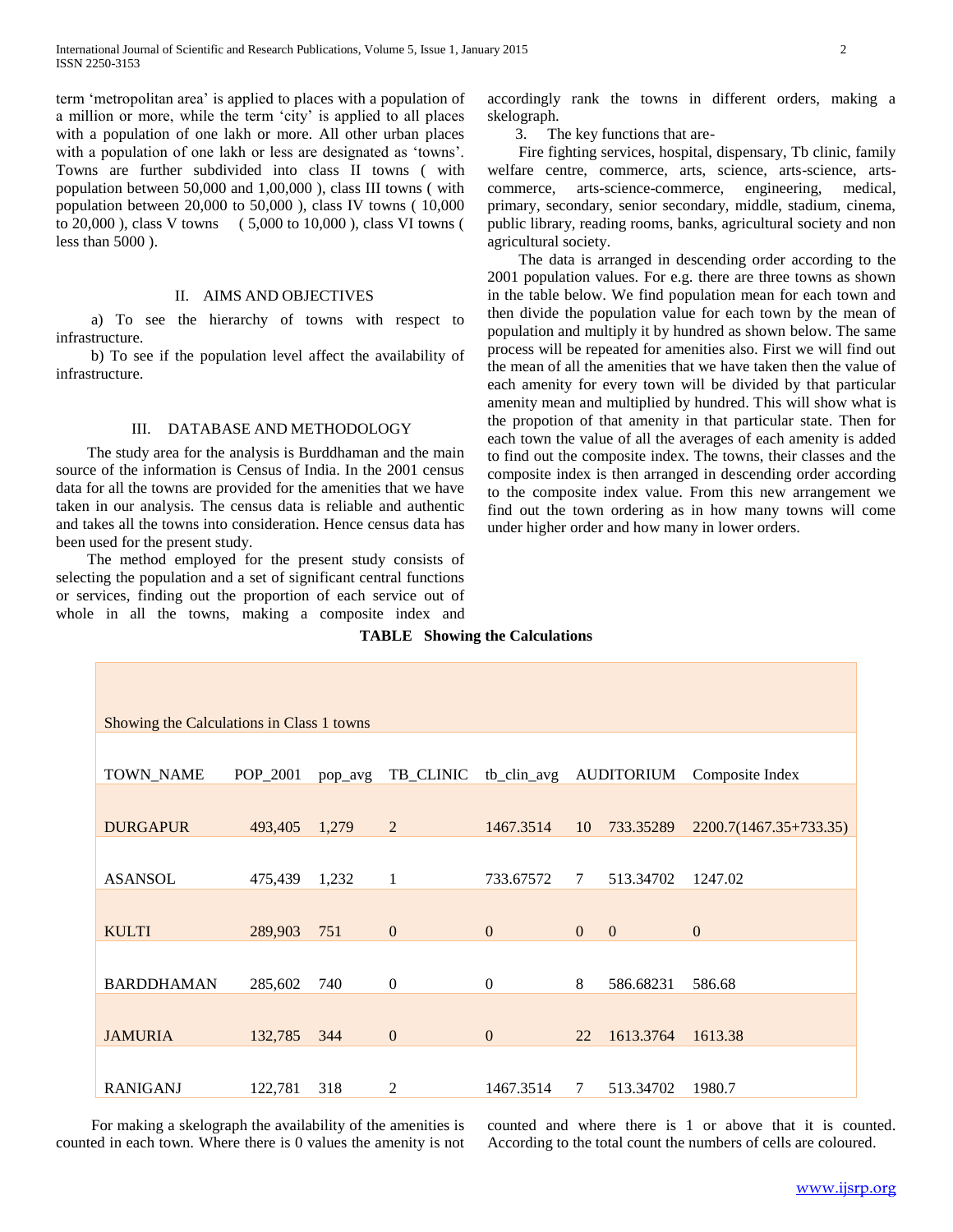Based on the composite index of the towns of Burddhaman state, a chart depicting hierarchy of centres is presented below-

| <b>ORDER OF TOWNS</b> | <b>NUMBER OF CENTRES</b> |
|-----------------------|--------------------------|
| First                 |                          |
| Second                |                          |
| Third                 |                          |
| Fourth                | 15                       |
| Fifth                 | 10                       |
| Sixth                 |                          |

Number of Towns in Each Town Order



 Six hierarchical rank orders are identified. The higher order indicates that more number of amenities is present, the infrastructure of the towns under that order is better than the lower order towns.

4. This section shows the result from the skelograph.

 The skelograph shows the availability of the function in each town it does not show the proportion of amenities. It shows the variations. It can be seen that the number of amenities which has been taken it is present fully in Durgapur & Asansol. No other towns have all the amenities which have been taken into consideration. It can be seen that Burddhaman, Kulti, Katwa, Chittaranjan, Memari, Guskara are the only towns after Durgapur and Asansol, which have a high availability of amenities. In many towns amenities like tb clinics, arts, commerce, science, arts-science, arts-commerce, arts-science-commerce, engineering, medical are not available especially towns classified as fifth class towns in census. As it can be seen in the skelograph Harishpur has the least number of amenities but it has a higher population than other 34 towns, which is shown lowest in the skelograph as it has the lowest population and more number of amenities are available.

 The skelograph is arranged in descending order according to the population. Hence if we compare it to composite index in many places we will find that towns having higher composite index have less availability of amenities and fall in higher order of towns and towns having more amenities available has less composite index number and is in lower order of towns.

 Hence it is not necessary that a high population town will have more number of amenities and will have a higher order in hierarchy. It depends on the proportion of amenities. Less populated town can also have higher proportion of amenities. It can be due to the economic conditions of the town. Towns earning more revenue will naturally have high proportion of amenities. Political factors also influence the economy of the town.

Four cases can be seen in the case of Burddhaman

- 1) Towns having same class and different town orders.
- 2) Towns having different class and town orders.
- 3) Towns having same class and same town order
- 4) Towns having same town order different class.

 As it can be seen from the above four cases a town irrespective of its population be it low or high a class I town or a class IV town can also have more number of amenities and higher composite index value which means that the the proportion of all the amenities is high. Alternatively a town irrespective of its population can have high composite index but the availabity of amenities can be less. Thus the relationship between population size and the amenities as stated in the central place theory does not prove to be correct in Burddhaman's context.

## V. CONCLUSION

- The notion of hierarchy captures the idea that private firms and public facilities locate so that goods and services can be most efficiently provided to households distributed across the city system. This efficiency is either dictated by competition (adoption) or is created and sustained by rational planning (adaptation). Some places, typically large in population size, offer many economic activities while others, smaller in population size, offer fewer activities. The former places are said to be high order and they occupy a high level on the urban hierarchy; the latter places are said to be low order and they occupy a low level on the urban hierarchy. This is not entirely true in case of Burddhaman. Even there is no geometric progression in the number of towns falling in different order.
- It can be seen that only those services are taken into account which are provided by the government and are considered important for an urban area. Still many of the towns lack all these facilities. This depends on the working and the cost incurred by the government in providing the services. It is quite obvious that a class V town will not have a stadium but the absence of basic facility like a hospital or a nursing home or a dispensary shows the backwardness as well as the inefficiency of the government and even if these facilities are available they would not be fully functional and people would travel to other urban centres. Hence as shown in the skelograph the mere availability of a facility doesn't